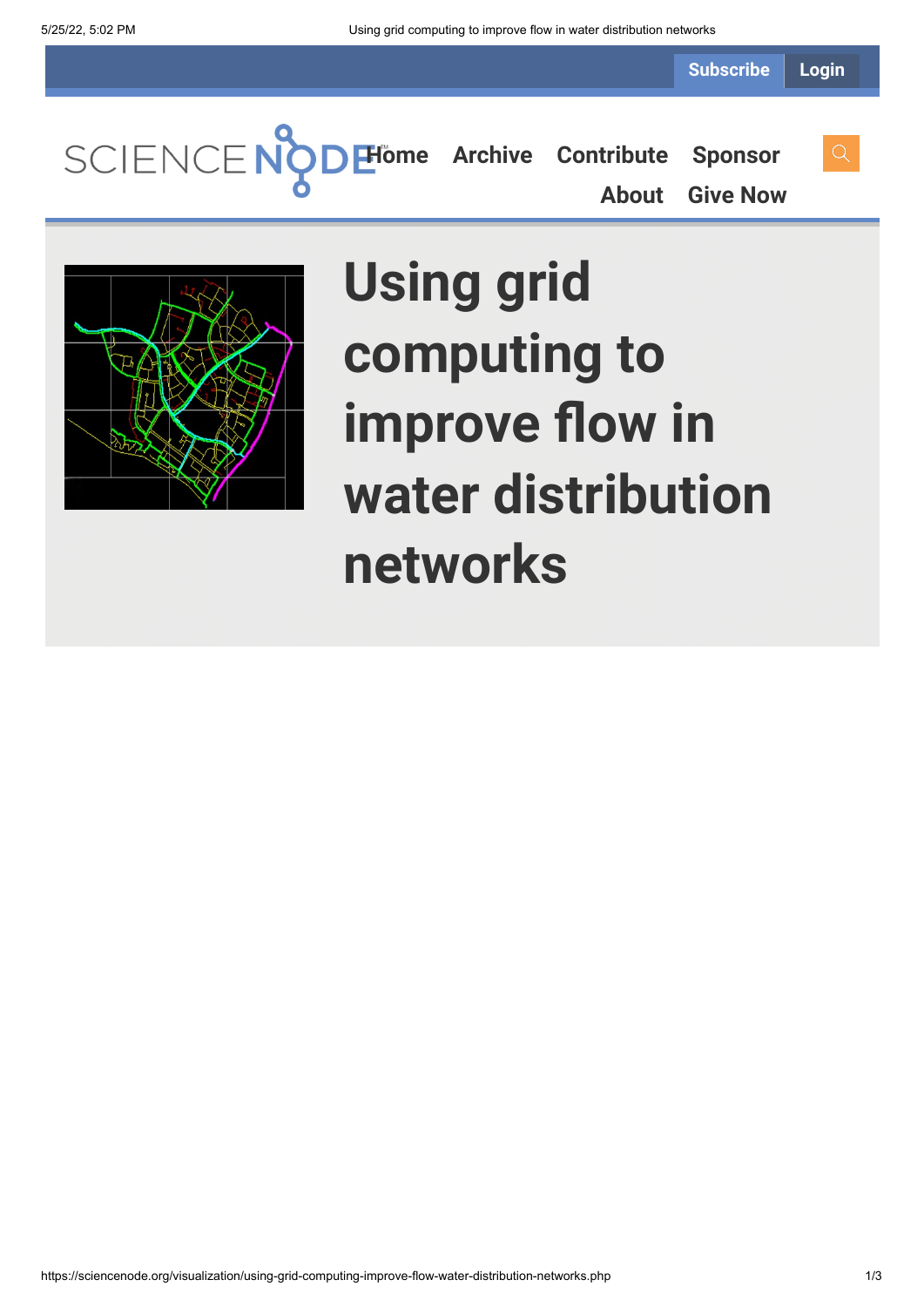

*- Andrew Purcell*

[However, as John Brooke from the University of](http://www.manchester.ac.uk/)

Manchester explains, grid computing can play an

important role in predicting waterflow in areas of

the network lacking sensors, thus aiding important

[decision making. Watch this video, shot at the EGI](http://cf2013.egi.eu/)

Community Forum 2013, to find out more...